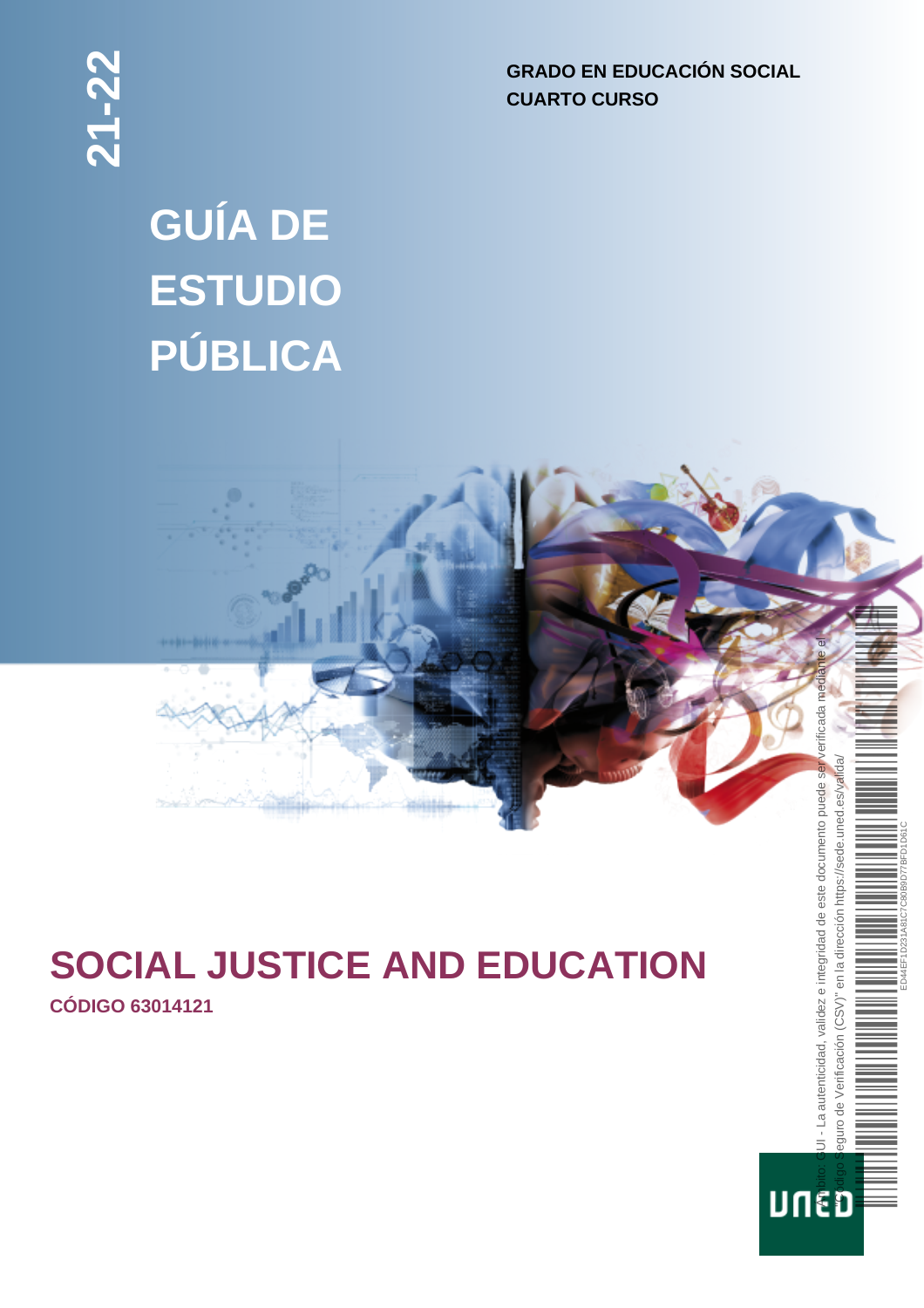# **SOCIAL JUSTICE AND EDUCATION CÓDIGO 63014121**

**ÍNDICE**

[PRESENTACIÓN Y CONTEXTUALIZACIÓN](#page-2-0) [REQUISITOS Y/O RECOMENDACIONES PARA CURSAR LA](#page-3-0) [ASIGNATURA](#page-3-0) [EQUIPO DOCENTE](#page-3-1) [HORARIO DE ATENCIÓN AL ESTUDIANTE](#page-3-2) [TUTORIZACIÓN EN CENTROS ASOCIADOS](#page-4-0) [COMPETENCIAS QUE ADQUIERE EL ESTUDIANTE](#page-4-0) [RESULTADOS DE APRENDIZAJE](#page-5-0) **[CONTENIDOS](#page-5-1)** [METODOLOGÍA](#page-6-0) [SISTEMA DE EVALUACIÓN](#page-6-1) [BIBLIOGRAFÍA BÁSICA](#page-8-0) [BIBLIOGRAFÍA COMPLEMENTARIA](#page-9-0) **EXECURSO DE APORTENTISTE DE CONFERENTACIÓN Y CONTEXTUALIZACI<br>
PRESENTACIÓN Y CONTEXTUALIZACI<br>
REQUISITOS Y/O RECOMENDACIONES<br>
ASIGNATURA<br>
EQUIPO DOCENTE<br>
HORARIO DE ATENCIÓN AL ESTUDIAN<br>
TUTORIZACIÓN EN CENTROS ASOCIA<br>
CO** 

imbito: GUI - La autenticidad, validez e integridad de este documento puede ser verificada mediante el Ámbito: GUI - La autenticidad, validez e integridad de este documento puede ser verificada mediante el "Código Seguro de Verificación (CSV)" en la dirección https://sede.uned.es/valida/ es/valida uned. https://sede. rección  $\bar{\sigma}$  $\overline{5}$ cs<sub>V</sub> cación  $\frac{0}{\sqrt{2}}$ Sequro "Código:

ED44EF1D231A81C7C80B9D77BFD1D61C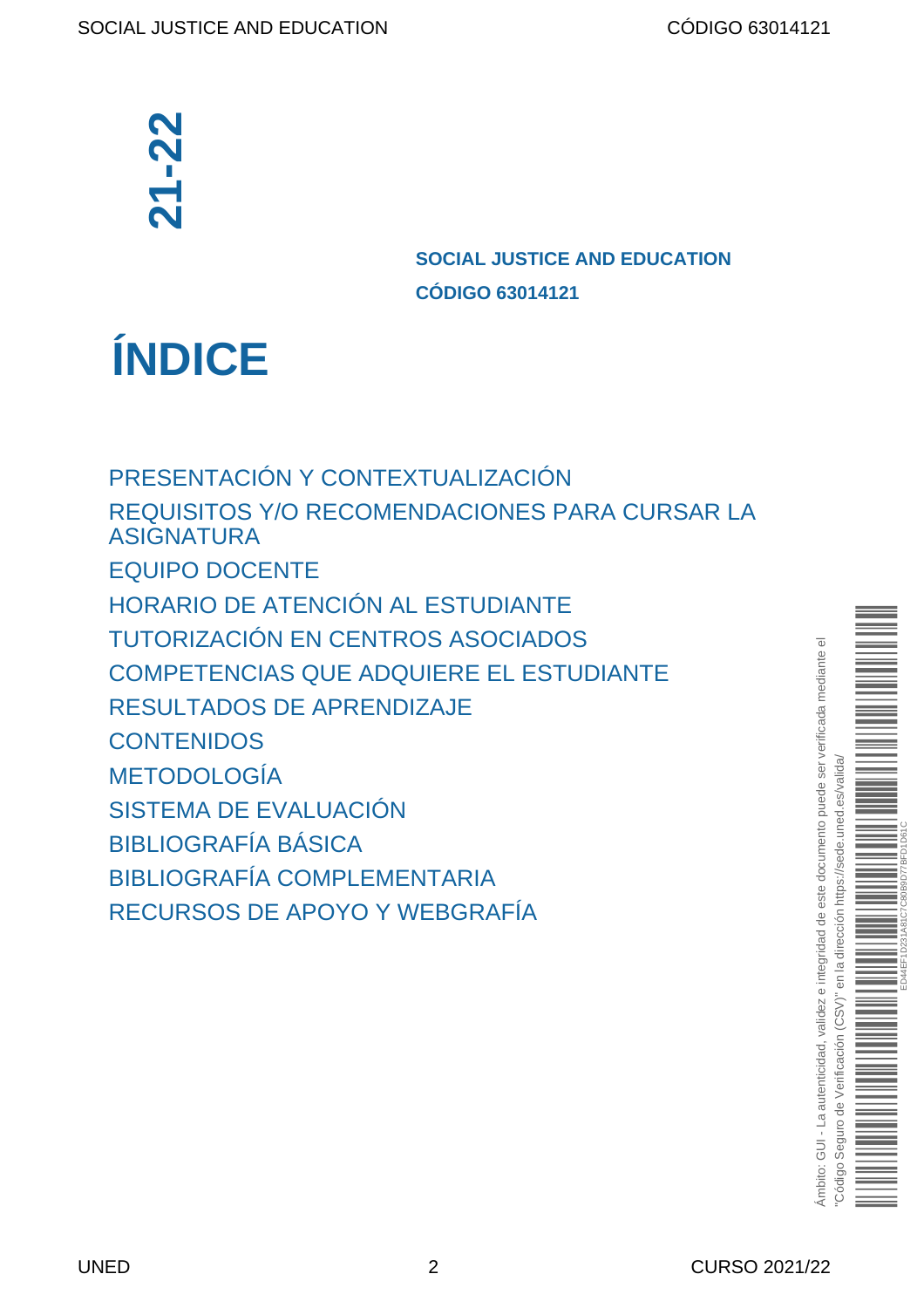| Nombre de la asignatura   | SOCIAL JUSTICE AND EDUCATION                                                                                               |
|---------------------------|----------------------------------------------------------------------------------------------------------------------------|
| Código                    | 63014121                                                                                                                   |
| Curso académico           | 2021/2022                                                                                                                  |
| Departamento              | MÉTODOS DE INVEST. Y DIAGNÓSTICO EN EDUCACIÓN II<br>(ORIENTACIÓN EDUCATIVA, DIAGNÓSTICO E INTERVENCIÓN<br>PSICOPEDAGOGICA) |
| Título en que se imparte  | <b>GRADO EN EDUCACIÓN SOCIAL</b>                                                                                           |
| <b>CURSO - PERIODO</b>    | - CUARTO CURSO<br>- SEMESTRE 1                                                                                             |
| Título en que se imparte  | <b>GRADO EN PEDAGOGÍA</b>                                                                                                  |
| <b>CURSO - PERIODO</b>    | - CUARTO CURSO<br>- SEMESTRE 1                                                                                             |
| Tipo                      | <b>OPTATIVAS</b>                                                                                                           |
| Nº ETCS                   | 6                                                                                                                          |
| Horas                     | 150.0                                                                                                                      |
| Idiomas en que se imparte | <b>INGLÉS</b>                                                                                                              |
|                           |                                                                                                                            |

### <span id="page-2-0"></span>**PRESENTACIÓN Y CONTEXTUALIZACIÓN**

Welcome to the course on Social Justice and Education!

It is an elective course, located in the fourth year of the degree in Social Education and it is also offered in Pedagogy. It belongs to the general subject (materia): Procesos, técnicas y recursos de intervención socioeducativa (Processes, techniques and resources for socioeducational intervention).

Education should be aimed at promoting social justice implicitly, but unfortunately this is not always so, thus, it is essential to address it explicitly.

In this course we hope to equip students with the necessary competencies to question many accepted practices in education and to adopt a social justice perspective in their work.

Social Justice is based on the idea of creating a society that is based on the principles of [equity](http://en.wikipedia.org/wiki/Social_equality) and [solidarity](http://en.wikipedia.org/wiki/Solidarity), that recognizes the dignity of every human being (by promoting social justice at personal, institutional and societal level).

The concept has taken on a very controverted and variable meaning, depending on who is using it and for what purspose, so it is very important to be aware of these meanings. In this course we will analyse these different uses.

This subject is related to Derechos Humanos y Educación, a compulsory subject in the first year, and Schools for All, another elective course in the fourth year (within the degree in Pedagogy), Ámbito: GUI - La autenticidad, validez e integridad de este documento puede ser verificada mediante el

Social educators and pedaogues need to adopt a social justice approach in their work, in order to adequately meet the objectives and goals of our profession. We sincerely hope you mbito: GUI - La autenticidad, validez enjoy the contents and the appropach.

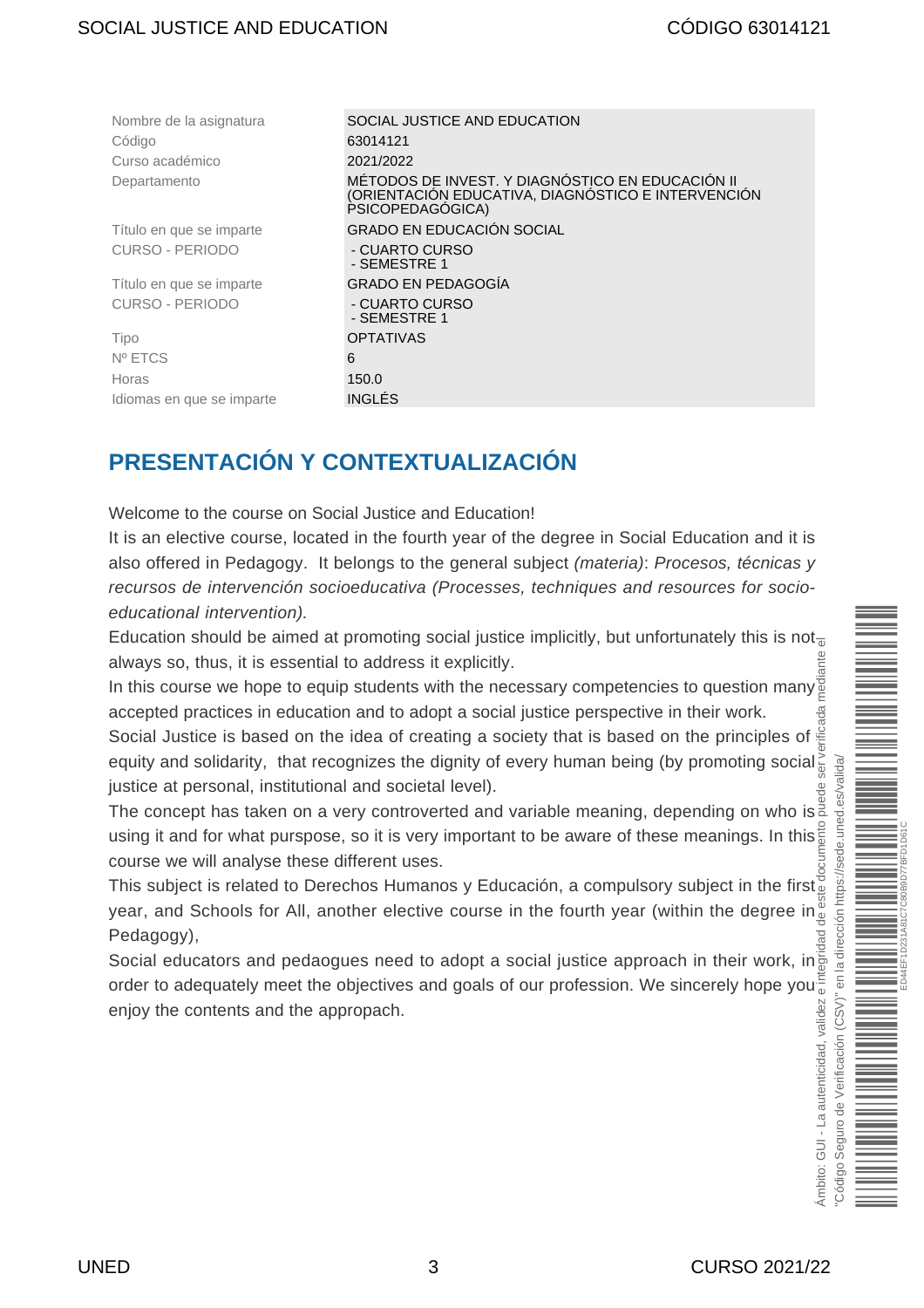#### <span id="page-3-0"></span>**REQUISITOS Y/O RECOMENDACIONES PARA CURSAR LA ASIGNATURA**

**This course is completely delivered and evaluated in English,** thus, **it is strongly recommended that students who enrol hold a B2 certificate or equivalent**. Accreditation will not be required, nevertheless **they should be proficient in this language (especially reading and writing skills)**, in order to read the materials, engage in the discussions and complete the written activities as well as the final exam.

If not fluent before enroling, students must at least be highly motivated, and be prepared to learn and improve their English, while undertaking the course. The **Centro Universitario de Idiomas Digital y a Distancia** (CUID) provides initial tests (free of charge) in order to assess competence in English (as well as in other languages):

[http://portal.uned.es/portal/page?\\_pageid=93,27240427&\\_dad=portal&\\_schema=PORTAL](http://portal.uned.es/portal/page?_pageid=93,27240427&_dad=portal&_schema=PORTAL) <https://dialangweb.lancaster.ac.uk/>

There are no previous requirements regarding contents, **only being interested in promoting equity in education, whether formal or informal, and in society at large,** within our possibilities.

#### <span id="page-3-1"></span>**EQUIPO DOCENTE**

| Nombre y Apellidos | BEATRIZ MALIK LIEVANO (Coordinador de asignatura) |
|--------------------|---------------------------------------------------|
| Correo Electrónico | bmalik@edu.uned.es                                |
| Teléfono           | 91398-8126                                        |
| Facultad           | FACULTAD DE EDUCACIÓN                             |
| Departamento       | MÉTODOS DE INVEST Y DIAG EN EDUCACIÓN II          |
|                    |                                                   |
| Nombre y Apellidos | ANA FERNANDEZ GARCIA                              |
| Correo Electrónico | anafernandez@edu.uned.es                          |
| Teléfono           | 91398-6964                                        |
| Facultad           | FACULTAD DE EDUCACIÓN                             |
| Departamento       | MÉTODOS DE INVEST Y DIAG EN EDUCACIÓN II          |

# <span id="page-3-2"></span>**HORARIO DE ATENCIÓN AL ESTUDIANTE**

Communication will be maintained through the tools in the virtual course. Students can also use e-mail and telephone if necessary: D.ª Beatriz Malik Liévano Tuesdays, 10:30 -14:30 hours Office 2.77 Telephone: +34 -91-398 8126; E-mail: bmalik@edu.uned.es

D.ª Ana Fernández García Wednesdays, 10:30 - 14:30 hours Office: 2.12 Telephone: 91 398 69 64; E-mail: anafernandez@edu.uned.es mbito: GUI - La autenticidad, validez e integridad de este documento puede ser verificada mediante el Ámbito: GUI - La autenticidad, validez e integridad de este documento puede ser verificada mediante el "Código Seguro de Verificación (CSV)" en la dirección https://sede.uned.es/valida/ uned.es/valida ED44EF1D231A81C7C80B9D77BFD1D61Chttps://sede. la dirección  $\overline{5}$  $(CSW)^n$ Verificación  $rac{1}{\sigma}$ Seguro c "Código \$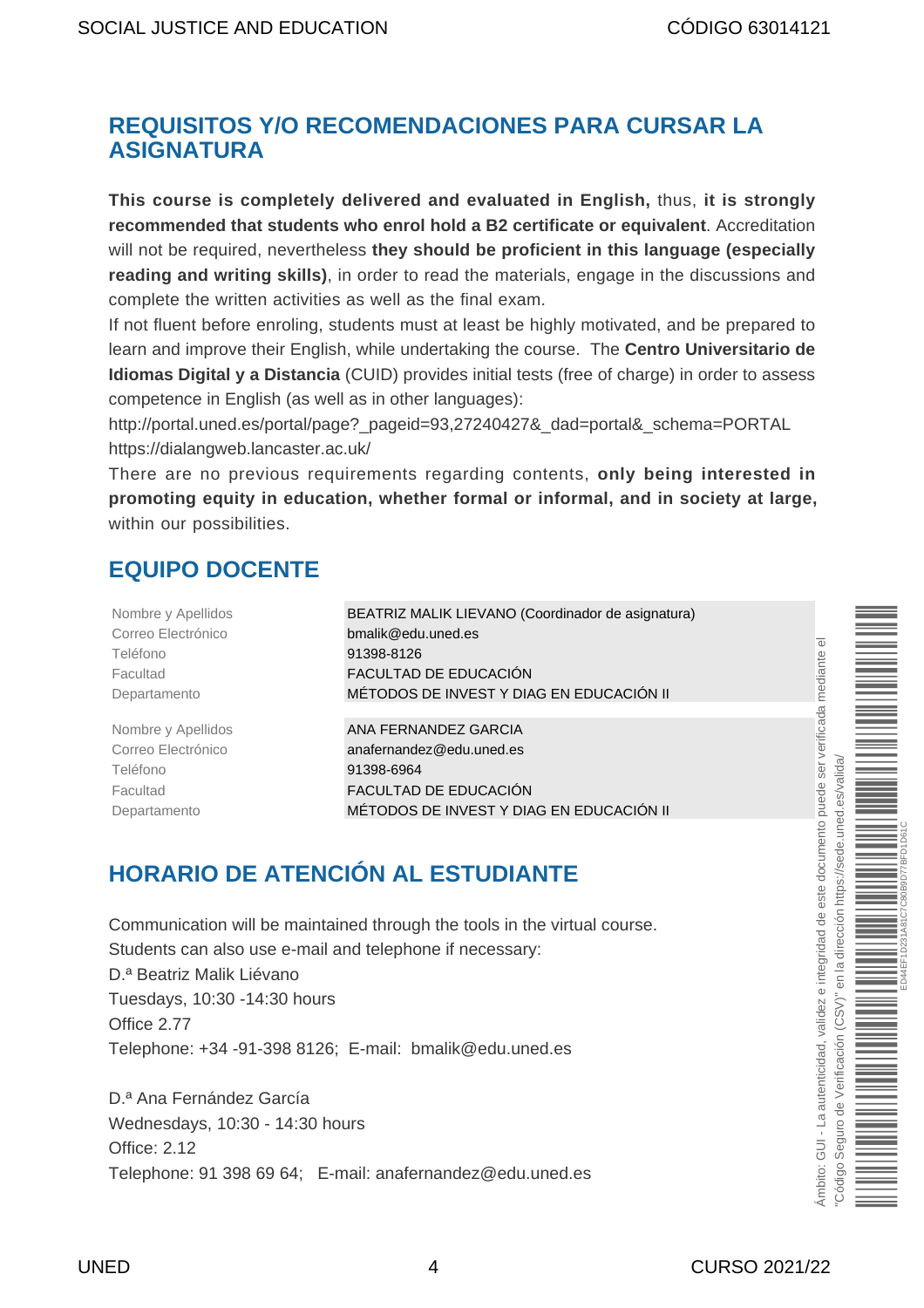**Postal address:**  UNED - Facultad de Educación c/ Juan del Rosal, 14 28040 Madrid - SPAIN

# <span id="page-4-0"></span>**TUTORIZACIÓN EN CENTROS ASOCIADOS**

En el enlace que aparece a continuación se muestran los centros asociados y extensiones en las que se imparten tutorías de la asignatura. Estas pueden ser:

- **• Tutorías de centro o presenciales**: se puede asistir físicamente en un aula o despacho del centro asociado.
- **• Tutorías campus/intercampus**: se puede acceder vía internet.

[Consultar horarios de tutorización de la asignatura 63014121](https://akademosweb.uned.es/Default.aspx?id_servicio=19&modo_23=1&asigna=63014121)

# **COMPETENCIAS QUE ADQUIERE EL ESTUDIANTE**

#### **COMPETENCES DEGREE IN SOCIAL EDUCATION GENERAL COMPETENCES**

|        | CG2.2.2. | Competence to search relevant information                              |                                                                                                                                                 |
|--------|----------|------------------------------------------------------------------------|-------------------------------------------------------------------------------------------------------------------------------------------------|
|        | CG2.2.3. | Competence to manage and organize<br>informatio                        |                                                                                                                                                 |
| CG3.1. |          | Team work skills                                                       |                                                                                                                                                 |
| CG3.2. |          | <b>Negotiation skills</b>                                              |                                                                                                                                                 |
|        | CG1.1.1. | Initiative and motivation                                              |                                                                                                                                                 |
|        | CG1.1.3  | Time management skills                                                 |                                                                                                                                                 |
|        | CG1.2.1. | Analysis and synthesis                                                 |                                                                                                                                                 |
|        | CG1.2.2. | Competence to transfer theoretial knowledge<br>to practical situations | utenticidad, validez e integridad de este documento puede ser verificada me<br>Verificación (CSV)" en la dirección https://sede.uned.es/valida. |
|        | CG1.2.4. | Creative thinking                                                      |                                                                                                                                                 |
|        | CG1.2.5  | Critical reasoning                                                     |                                                                                                                                                 |
|        |          |                                                                        |                                                                                                                                                 |

#### **SPECIFIC COMPETENCES**

Students should acquire the following competences, all with a social justice perspective:

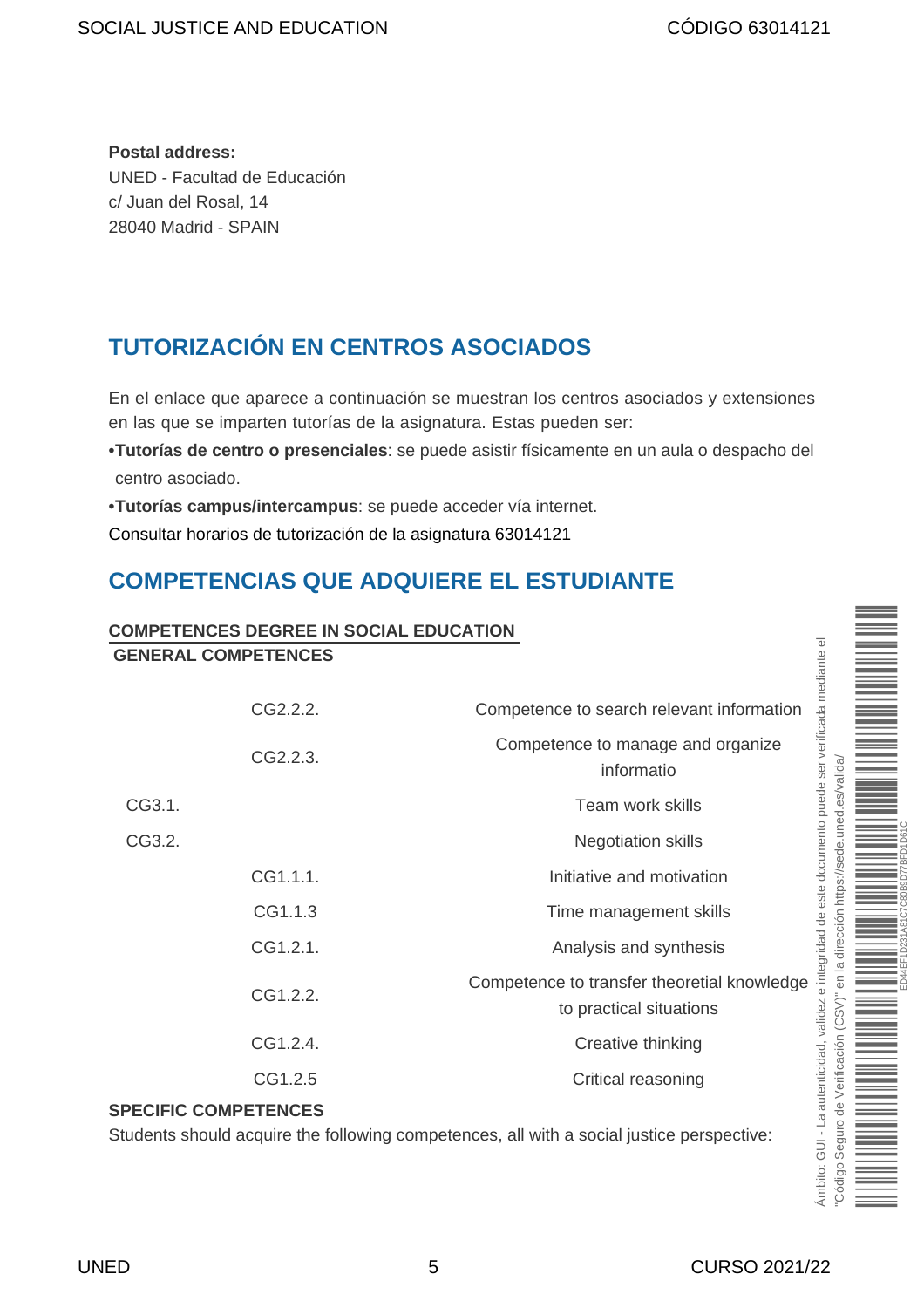| CE <sub>2</sub> | Identify social and educational challenges to<br>improve professional practices           |
|-----------------|-------------------------------------------------------------------------------------------|
| CE4             | Analyse complex situations in order to design<br>and implement socio-educational actions. |
| CE <sub>5</sub> | Design socio-educational plans, programs<br>and projects in diverse contexts.             |
| CE7             | Identify, select and manage adequate<br>resources in socio-educational interventions.     |

#### **COMPETENCES DEGREE IN PEDAGOGY**

#### **GENERAL COMPETENCES**

CG2 To develop higher order cognitive processes

CG4 To communicate orally and in written form in all dimensions of professional activity.

CG7 To develop ethical attitudes according to professional codes of ethics.

CG8 To promote attitudes in accordance with human rights and democratic principles.

#### **SPECIFIC COMPETENCES**

CE07 To develop strategies and techniques which promote active participation and life-long learning.

CE09 To develop and coordinate educational actions aimed at people and groups with diverse needs, and those facing inequalities and discrimination of any kind.

### <span id="page-5-0"></span>**RESULTADOS DE APRENDIZAJE**

By the end of the course, students should be able to demonstrate the following Learning Outcomes, derived from the corresponding competencies:

- To identify different approaches to the concept of social justice, by discussing definitions and implications for educational practice.
- To design and implement actions and projects from a social justice perspective.
- To promote an active and critical citizenship.
- To respond adequately to proposed case studies.
- To compile a directory of resources.

#### <span id="page-5-1"></span>**CONTENIDOS**

1. Concepts and dimensions of Social Justice from an international perspective

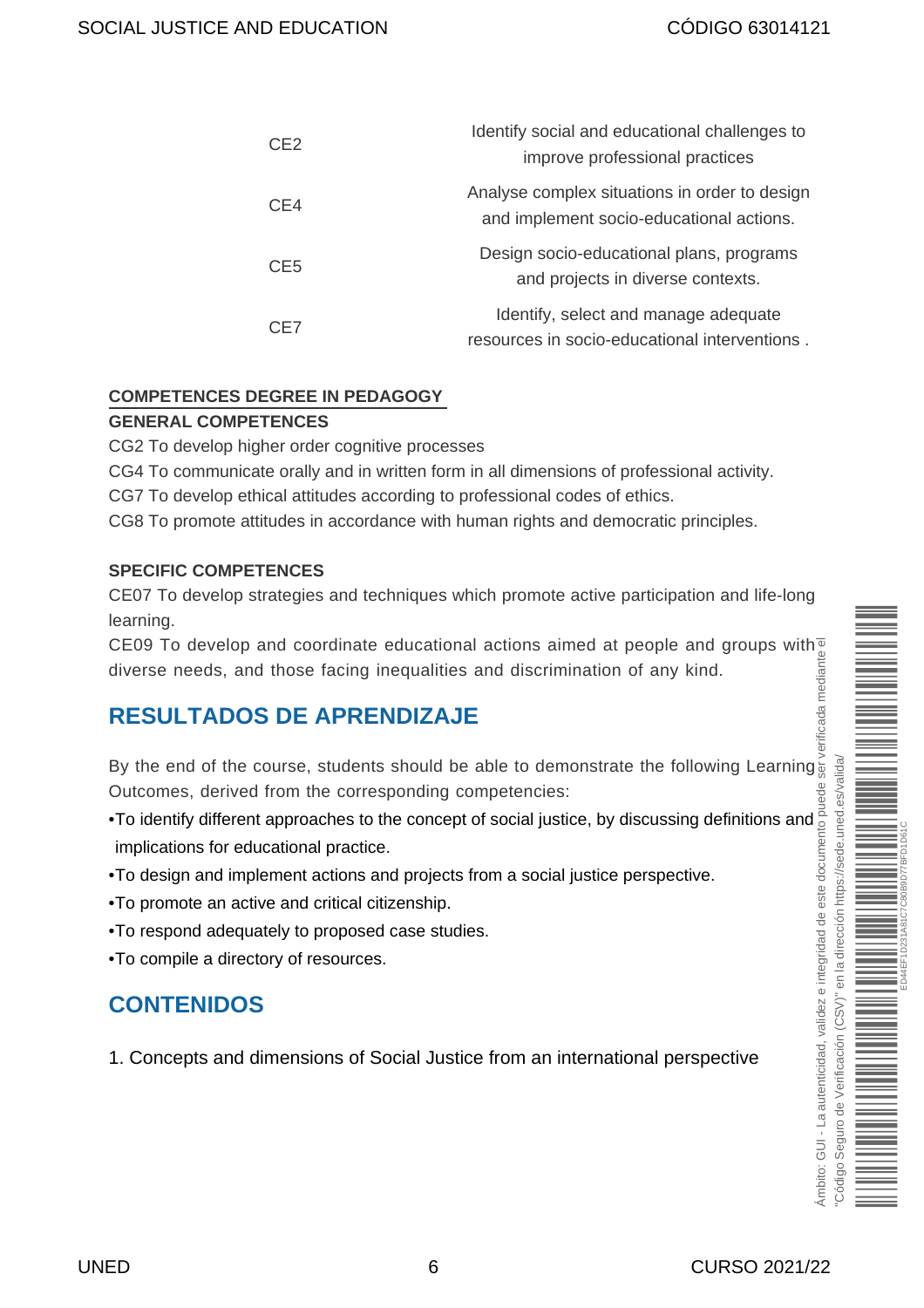- 2. Rising inequalities among countries
- 3. Rising inequalities among people

4. From the new international economic order to the Millennium Declaration and Millennium development goals

5. The divide between human rights in economic and social economic development

6. Are international justice and social justice politically obsolete concepts?

# <span id="page-6-0"></span>**METODOLOGÍA**

The methodology is that of UNED, combining different resources in distance and blended learning:

- Study guidelines to follow the course: contents, activities and evaluation.
- Basic materials available on the virtual course and complementary texts.
- Virtual Course (V.C.): different tools to assist the students in their learning process.
- Discussion rooms within the v.c. to interact with other students and the teachers.
- Links to resources related to the subject.
- E-mail, as well by telephone, on the days specified.

Students are expected to participate and engage actively in discussions in the virtual course. Both PECs are compulsory and one of them requires working collaboratively, as part of the learning process, in order to pass the course. Work groups will be created in the platform.

# <span id="page-6-1"></span>**SISTEMA DE EVALUACIÓN**

**TIPO DE PRUEBA PRESENCIAL** Tipo de examen No hay prueba presencial **PRUEBAS DE EVALUACIÓN CONTINUA (PEC)** ¿Hay PEC? Si Descripción

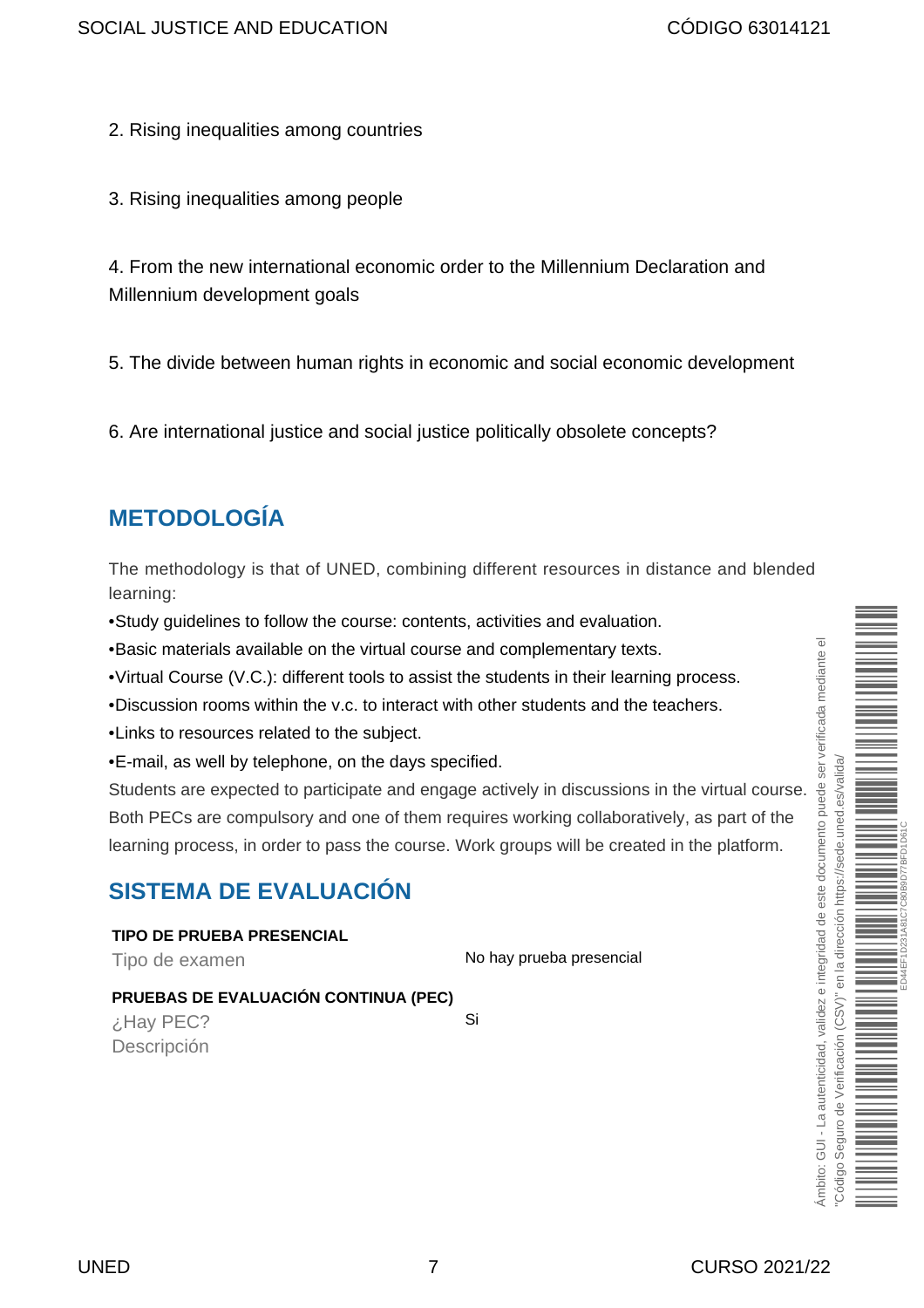**\* PEC 1: It comprises two/three activities.** 

**Guidelines for each activity will be available on the virtual course**

#### Criterios de evaluación

Evaluation Criteria

**The following general criteria will be taken into account in the evaluation of the different activities:**

Responses in accordance to course contents

Adequate structure and length (for written exercises)

Conceptual rigour and precise use of the specific terminology in the course

Real or simulated application of the contents in the intervention design

Degree of personal elaboration and originality

Use of proper arguments to defend theses

Analysis of implications and critical reflection

Diversity, quality and currency of resources used

Quotes of authors throughout the texts and proper references of all the sources used (basic, complementary and others), using the APA style (7th edition)

Proper formal presentation, in accordance with the requirements of the activity

Ponderación de la PEC en la nota final 50%

Fecha aproximada de entrega **November / December 2021; September** 2022

Comentarios y observaciones

#### **ATTENTION**

**VERY IMPORTANT: If there are traces of plagiarism in any of the assignments, the student will not pass the subject in February, and the activity must be reelaborated and delivered in September. If plagiarism is detected in September, the student will fail the course.**

#### **OTRAS ACTIVIDADES EVALUABLES**

¿Hay otra/s actividad/es evaluable/s? Si Descripción

**\* PEC 2 - Activity - Case Study** 

**Group activity. Guidelines will be available in virtual course.** Criterios de evaluación



 $\overline{a}$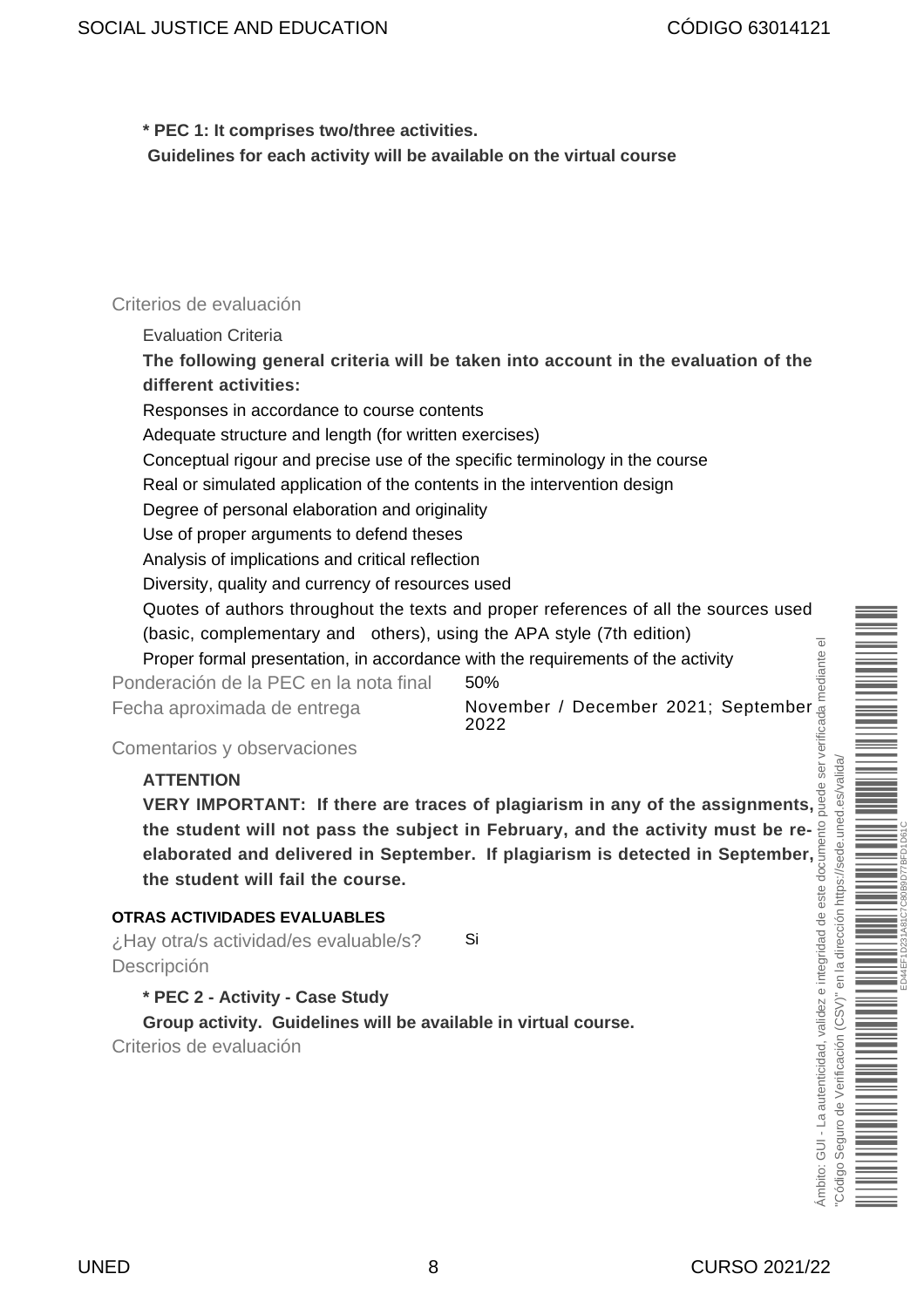Evaluation Criteria **The following general criteria will be taken into account in the evaluation:**  Collaborative interaction among the subgroup members Responses in accordance to course contents Adequate structure and length (for written exercises) Conceptual rigour and precise use of the specific terminology in the course Real or simulated application of the contents in the intervention design Degree of personal elaboration and originality Use of proper arguments to defend theses Analysis of implications and critical reflection Diversity, quality and currency of resources used Quotes of authors throughout the texts and proper references of all the sources used (basic, complementary and others), using the APA style (7th edition) Proper formal presentation, in accordance with the requirements of the activity Ponderación en la nota final 50 % Fecha aproximada de entrega January 2022; September 2022 Comentarios y observaciones

#### **ATTENTION**

**VERY IMPORTANT: If there are traces of plagiarism in any of the assignments, the student will not pass the subject in February, and the activity must be reelaborated and delivered in September. If plagiarism is detected in September, the student will fail the course.** verificada mediante

#### **¿CÓMO SE OBTIENE LA NOTA FINAL?**

50 % (PEC 1) + 50 % (PEC 2)

**A minimum of 5 points in each is required in each PEC to pass the subject. It is** ser **possible to present them either in the ordinary term (February), or in the** e integridad de este documento puede **extraordinary term (September). You can deliver both PEC in the same term, or one in each (the grades are maintained throughout the whole course).** 

# <span id="page-8-0"></span>**BIBLIOGRAFÍA BÁSICA**

\* The contents of this subject will be studied through a selection of texts from the following document, which is available on the virtual platform (not all of it is mandatory):

• Jacott, Liliana, García-Vélez, Tatiana &Seguro-Gómez, Vanesa (Eds.) (2019). Education, Citizenship and Social Justice: Innovation, Practices and Research. First CiCea / Jean and Monnet CiCe Network International Conference Proceedings. Universidad Autónoma de Madrid Ámbito: GUI - La autenticidad, validez e integridad de este documento puede ser verificada mediante el

Students will be able to choose those texts that are more in accordance with their interests, Students will be able to choose those texts that are more in section of these besides 2-3 texts selected by the course teachers, which will be compulsory. Among these  $\frac{1}{2}$ 

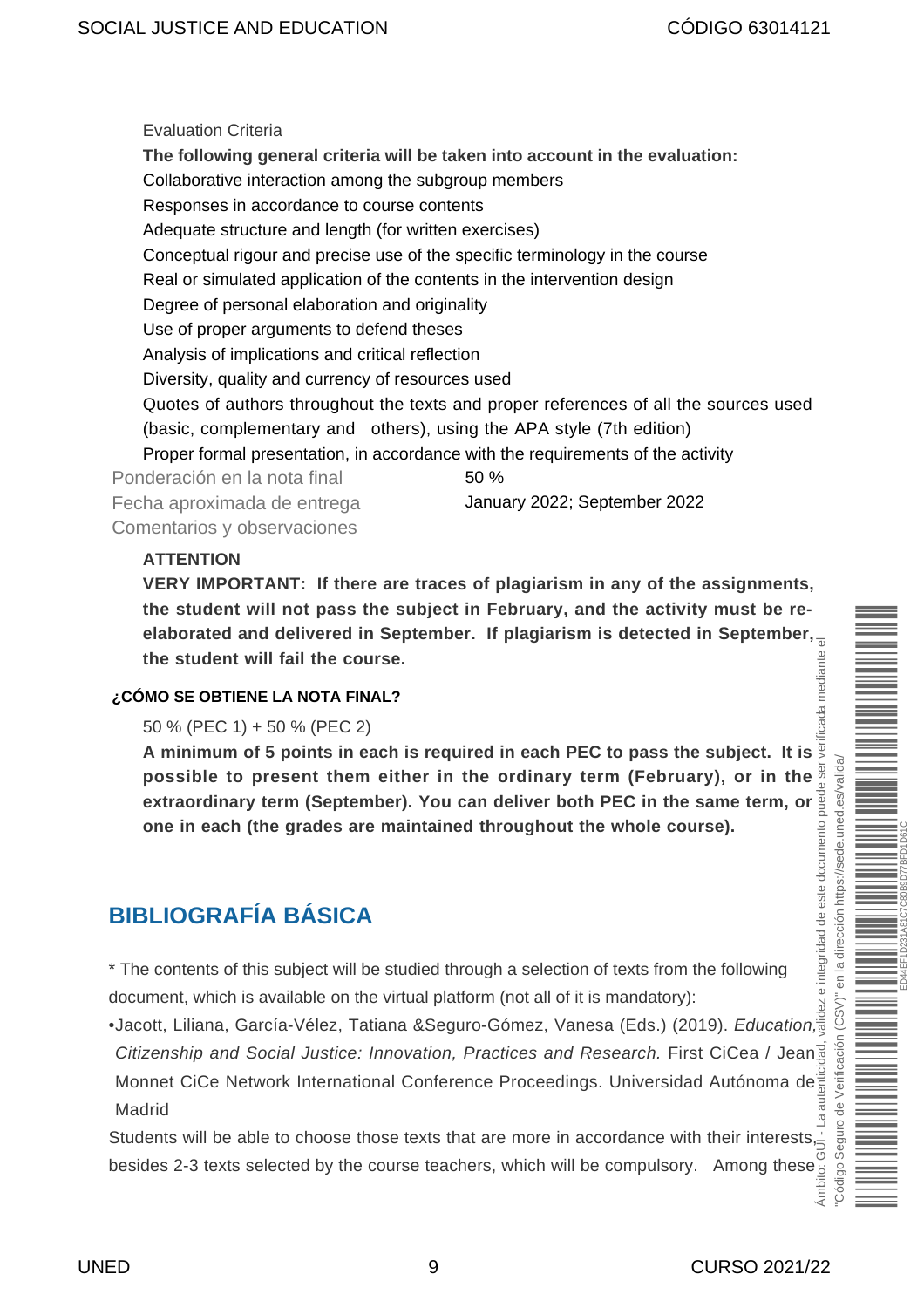texts is the following not (not related to the preious document):

Alfred, M.V. (2016). Creating space for Social Justice Education, Dialogues in Social Justice 1(1), 31-34

## <span id="page-9-0"></span>**BIBLIOGRAFÍA COMPLEMENTARIA**

Beierlein, Constanze; Werner, Christina. Preiser, Siegfried & Wermuth, Sonja (2011). Are Just-World Beliefs Compatible with Justifying Inequality? Collective Political Efficacy as a Moderato. Social Justice Research, 24, pp. 278–296.

Irving, Barrie A. &Malik, Beatriz (2005). Critical Reflections on Career Education and Guidance Promoting Social Justice within a Global Economy. London: Routledge Falmer. Some specific chapters:

Irving, Barrie A. &Malik, Beatriz (2005). Introduction. Critical Reflections on Career Education and Guidance: Promoting Social Justice within a Global Economy. London: Routledge Falmer

Irving, Barrie A. (2005). Social justice: a context for career education and guidance**,** in Barrie A. Irving &Beatriz Malik. Critical Reflections on Career Education and Guidance Promoting Social Justice within a Global Economy. London: Routledge Falmer.

Roberts, K. (2005). Social Class, Opportunity Structures and Career Guidance, in Barrie A. Irving &Beatriz Malik. Critical Reflections on Career Education and Guidance Promoting Social Justice within a Global Economy. London: Routledge Falmer.

Youtube videos and excerpts of films related to the contents of the course. The links will be available in the virtual course.

# <span id="page-9-1"></span>**RECURSOS DE APOYO Y WEBGRAFÍA**

There will be some additional resources in the virtual course, besides the bibliography. Webconferences and chats will be organised during the course (2 or 3) to communicate with the students.

The student has access to UNED's library, where there are many resources, both bibliographical, as well as audio-visual, and courses on how to use these resources.

Ámbito: GUI - La autenticidad, validez e integridad de este documento puede ser verificada mediante el "Código Seguro de Verificación (CSV)" en la dirección https://sede.uned.es/valida/ uned.es/valida ED44EF1D231A81C7C80B9D77BFD1D61Chttps://sede. en la dirección  $(CSW)^n$ erificación mbito: GUI - La autenticidad,  $\frac{0}{0}$ Seguro "Código: